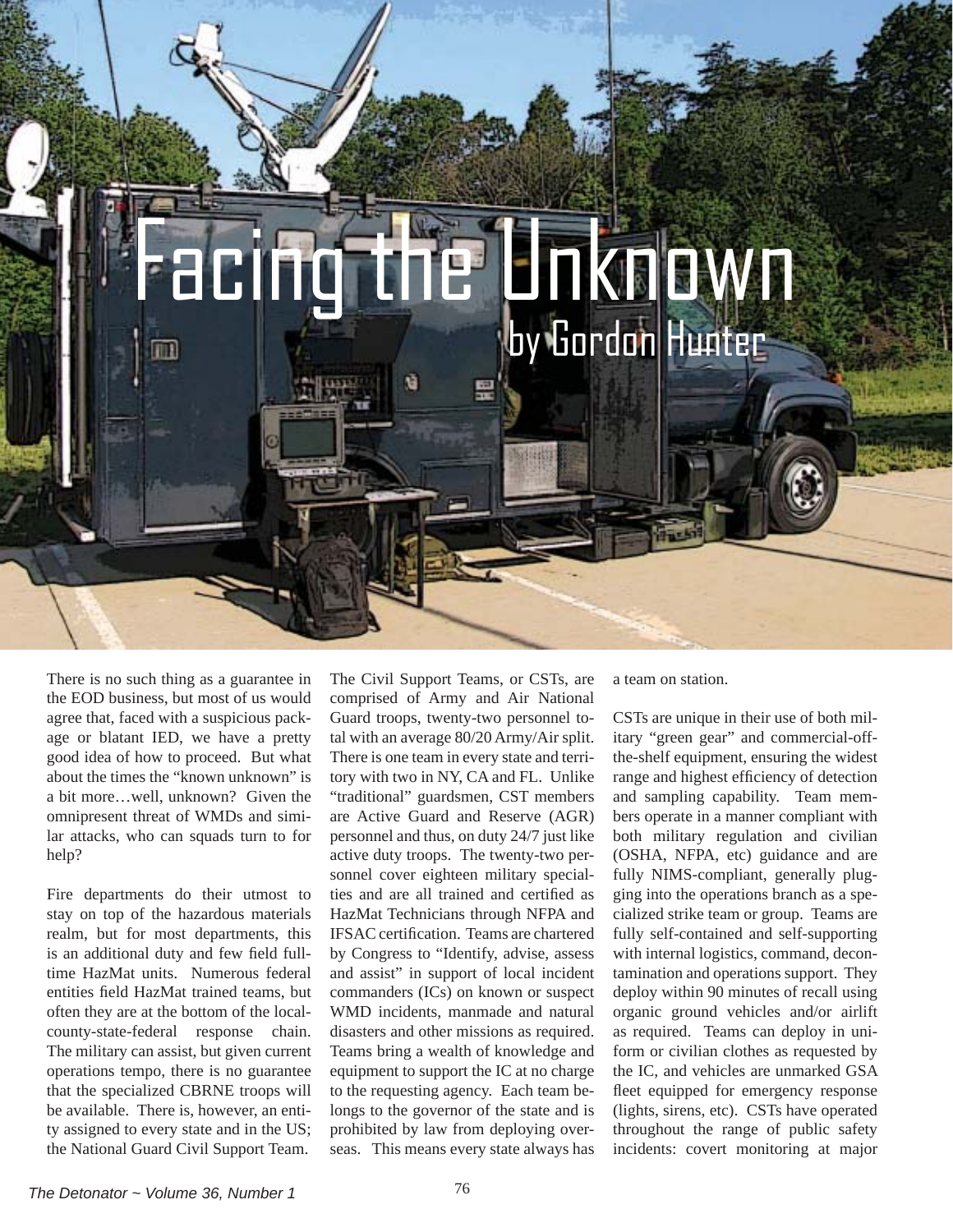events such as the Democratic National Convention and NASCAR races, providing the only communications support to hurricane-ravaged areas during Katrina, Gustav and Ike, monitoring sulfur emissions from volcanoes and responding to uncountable numbers of "white powder" and "suspicious package" calls.

All the background is great, but what do these teams really bring to the IC, and to bomb squads in particular? A CST arrives on scene with a great deal of equipment, but the two pieces that set the team apart are the Analytical Laboratory System (ALS) and the Unified Command Suite (UCS) vehicles. The ALS is a top quality analysis platform on wheels, featuring a full range of hazard identifica-

tion systems from Polymerase Chain Reaction (PCR – biological detection) to Fourier Transform Infrared (FTIR – multiple uses), laboratory grade Gas Chromatograph/Mass Spectrometer (GCMS – chemical analysis) to a Level III biohazard glove box. This robust platform is staffed by one scientist and one laboratory technician and can be employed within approximately twentyfive minutes of arrival, giving the IC or squad commander a presumptive identification of what the suspicious material is (or, more importantly in most

cases, what it ISN'T.) At present, the CST ALS program is undergoing ISO certification for LRN membership and national recognition as a gold-standard lab, with all procedures conducted in accordance with LRN standards. The UCS is a full-range communications platform, able to interface with most any communication system known. It can multiplex different responder radios, enhance on-scene com-





trained in evidence preservation and collection protocols, ensuring crime scene preservation. Survey personnel conduct site characterization, reconnaissance and



sampling missions, are trained in confined space operations, and bring self-extraction capability to provide rescue as needed. Team decontamination operations are suited to team members and partner agencies, but are not configured for mass casualty decon. Most teams, however, are capable of processing responders through the full technical decon, to include personnel in bomb suits. Teams also maintain a medical contingent, able to provide preand post-entry medical support, hazard analysis and prophylax-

is recommendations, treatment advice and medical threat/hazard data. In addition to all the above, CST personnel are trained in hazard modeling, providing the IC with a pictorial representation of the threat in order to make critical decisions about sheltering, evacuation and hazard progression.

So, there are obvious reasons to call a CST when responding, but what about the rest of the time? CSTs spend most of their non-mission time much as bomb techs do – training and teaching. Team members conduct outreach with all manner of local, state and federal agencies, training responders on cutting edge technology, conducting joint entry exercises, small-scale laboratory classes, CBRNE



reach surface-to-ship and surface-to-air. It is manned by one Information Tech-

> nology specialist and one radio technician and can be operational within 10 minutes of arrival. Both platforms feature generators which enable them to be standalone without power support and, in fact, provide shore power to other assets.

CSTs are fully capable of joint entry with bomb squads and are